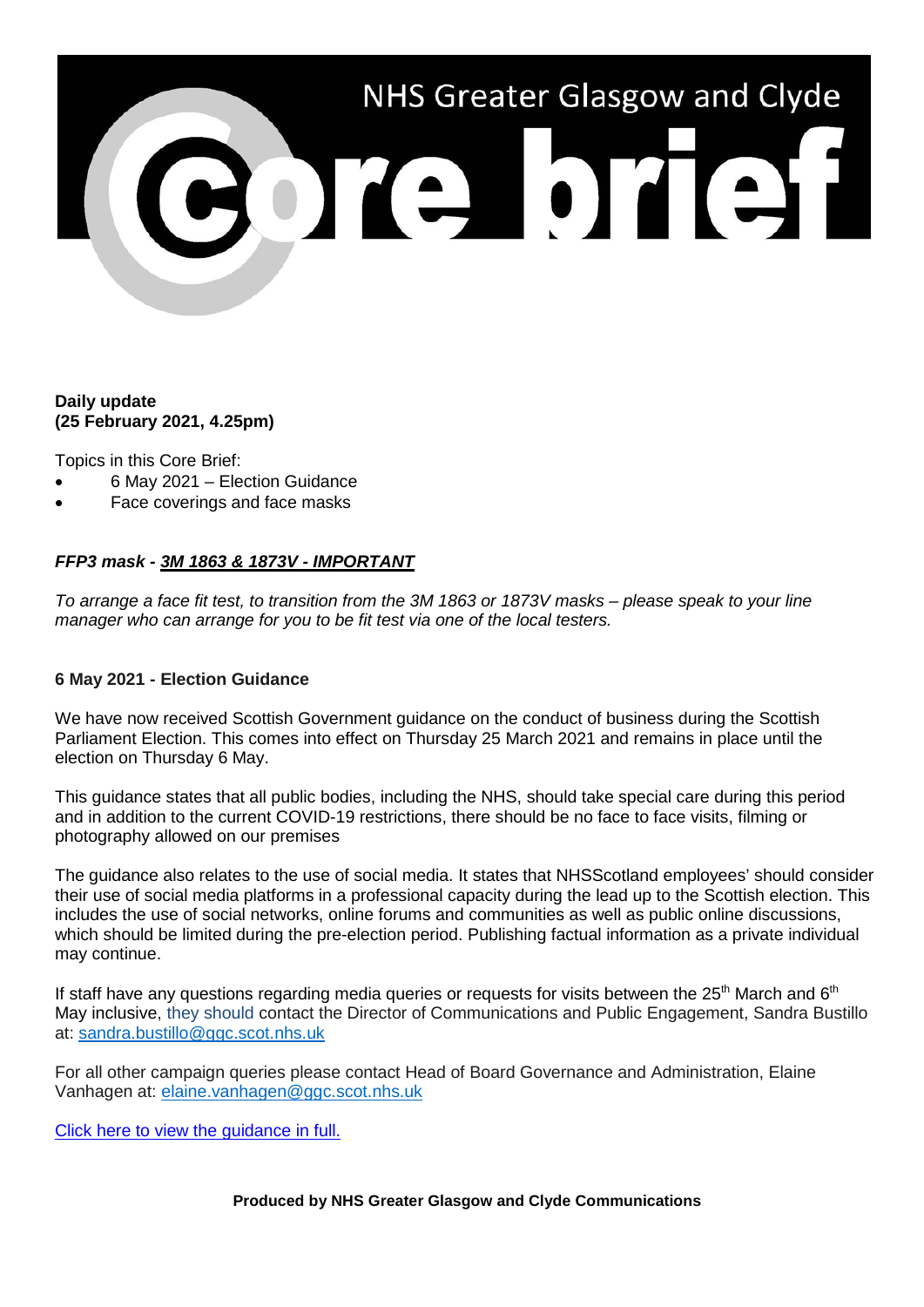### **Face coverings and face masks**

Staff in non-clinical, non-public areas and offices must wear a face covering as a minimum or a Fluid Resistant Surgical Mask (FRSM-TYPE IIR) where two metre social distancing cannot be achieved and when in common areas like stairwells, reception areas and corridors. Face coverings must not be worn in clinical areas where Fluid Resistant Surgical Masks (FRSM-TYPE IIR) are required as a minimum.

If you wear your face covering incorrectly, you could actually be putting yourself more at risk so please ensure you and your family and friends know how to wear a face covering properly.

When wearing a face covering:

### **Do's**



## **Don't**



### Face Masks:

All staff when working in hospitals, care homes, health centres or patients' homes who interact with patients or residents (including when taking patients out on escort), are required to wear a hospital issued Fluid Resistant Surgical Mask (FRSM-TYPE IIR) throughout their shift including when away from patients.

If staff are unable to wear a mask for medical reasons this must be highlighted to their manager as they may need to be moved to a non-patient facing area.

While within two metres when giving patient direct general care, staff must wear a fluid resistant surgical mask (FRSM-TYPE IIR). Other PPE requirements are determined by the patient pathway and risk assessment.

Compliance with hand hygiene and social distancing continue to be critical in all settings at all times.

#### **Produced by NHS Greater Glasgow and Clyde Communications**